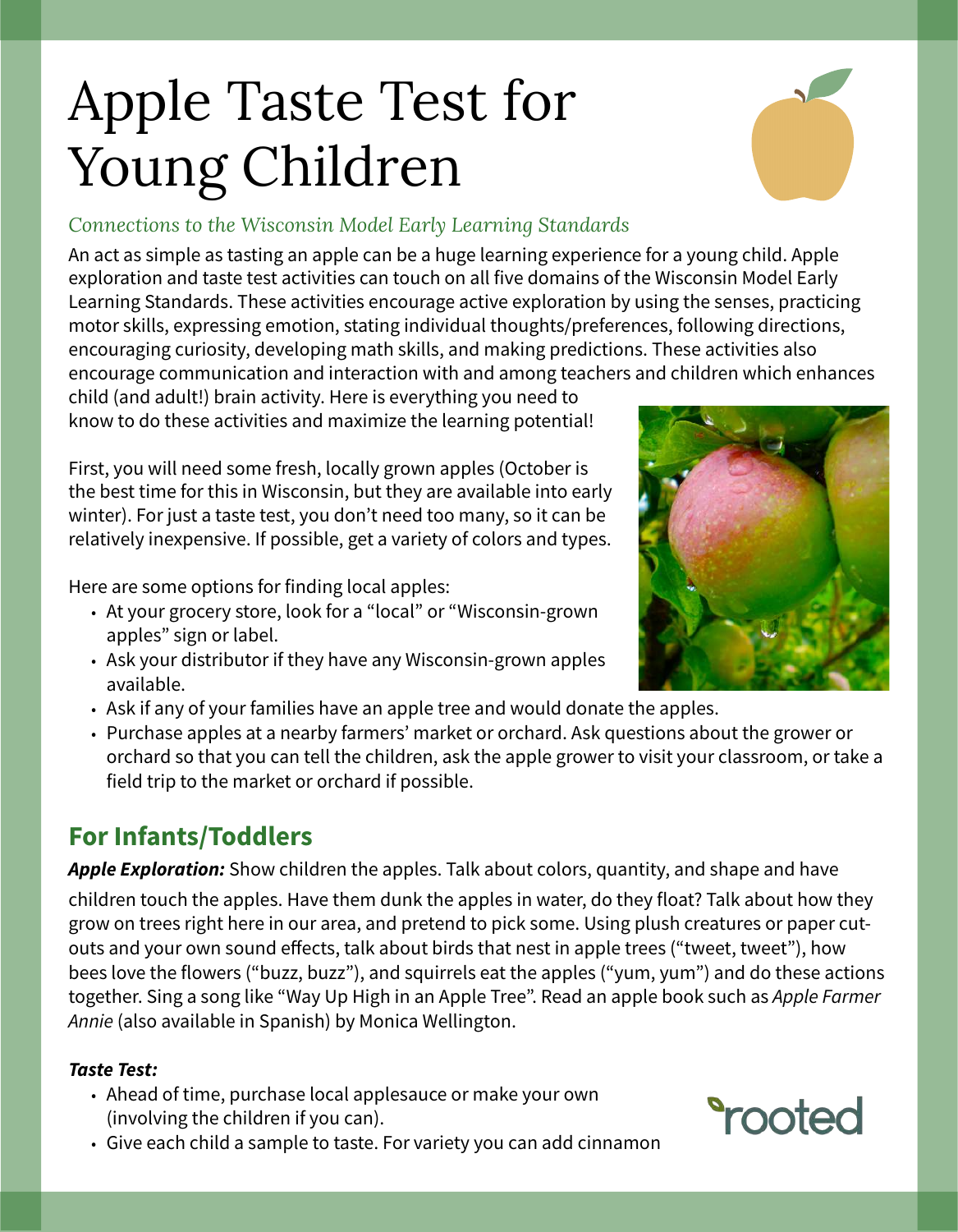(let each child add a shake or two if they can) or try applesauce with other cooked fruits added. • After each spoonful, toddlers can raise their hands if they like it.

#### **The Wisconsin Model Early Learning Standards addressed for infants and toddlers are:**

I. Health and Physical

A.EL. 1d Demonstrates behaviors to meet self-help and physical needs. Eating

B.EL. 2 Exhibits eye-hand coordination, strength, control, and object manipulation.

C.EL. 1 Uses senses to take in, experience, integrate, and regulate responses to the environment.

II. Social and Emotional

A.EL. 1 Expresses a wide range of emotions.

B.EL. 1 Develops positive self-esteem.

B.EL. 2 Demonstrates self-awareness.

#### III. Language and Communication

A.EL. 1 Derives meaning through listening to communications of others and sounds in the environment.

A.EL. 3 Follows directions of increasing complexity.

B.EL. 1 Uses gestures and movements (non-verbal) to communicate.

B.EL. 2a Uses vocalizations and spoken language to communicate.

C.EL. 1 Develops ability to detect, manipulate, or analyze the auditory parts of spoken language.

C.EL. 3 Emergent - Shows appreciation of books and understands how print works. (Infants and toddlers will eventually become aware of print and understand print as they develop.)

#### IV. Approaches to Learning

A.EL. 1 Displays curiosity, risk-taking, and willingness to engage in new experiences.

B.EL. 2 Expresses self creatively through music, movement, and art.

C.EL. 3 Uses various styles of learning such as visual/spatial, verbal/linguistic, bodily/ kinesthetic, interpersonal, and intrapersonal.

V. Cognition and General Knowledge

A.EL. 1 Uses multi-sensory abilities to process information.

# **For 2-Year-Old Children**

Apple Exploration: Read an apple book such as The Seasons of Arnold's Apple Tree by Gail Gibbons. Invite the children to look and touch different types of apples. Talk about different words to describe the appearance of the apples (shape, color, feel). Talk about how apples grow here in Wisconsin, and ask if they have seen an apple tree or picked apples. Invite the children to think about what questions they have about apples and trees. Tape red, yellow, and green construction paper apples or apple pictures to "trees" drawn on a white board or chalkboard. Have the children "harvest" the apples into baskets or other containers. Guide the children to sort, count, or use them to make patterns. Ask the children if there are more or less of one color. Sing a song like "Way Up High in an Apple Tree".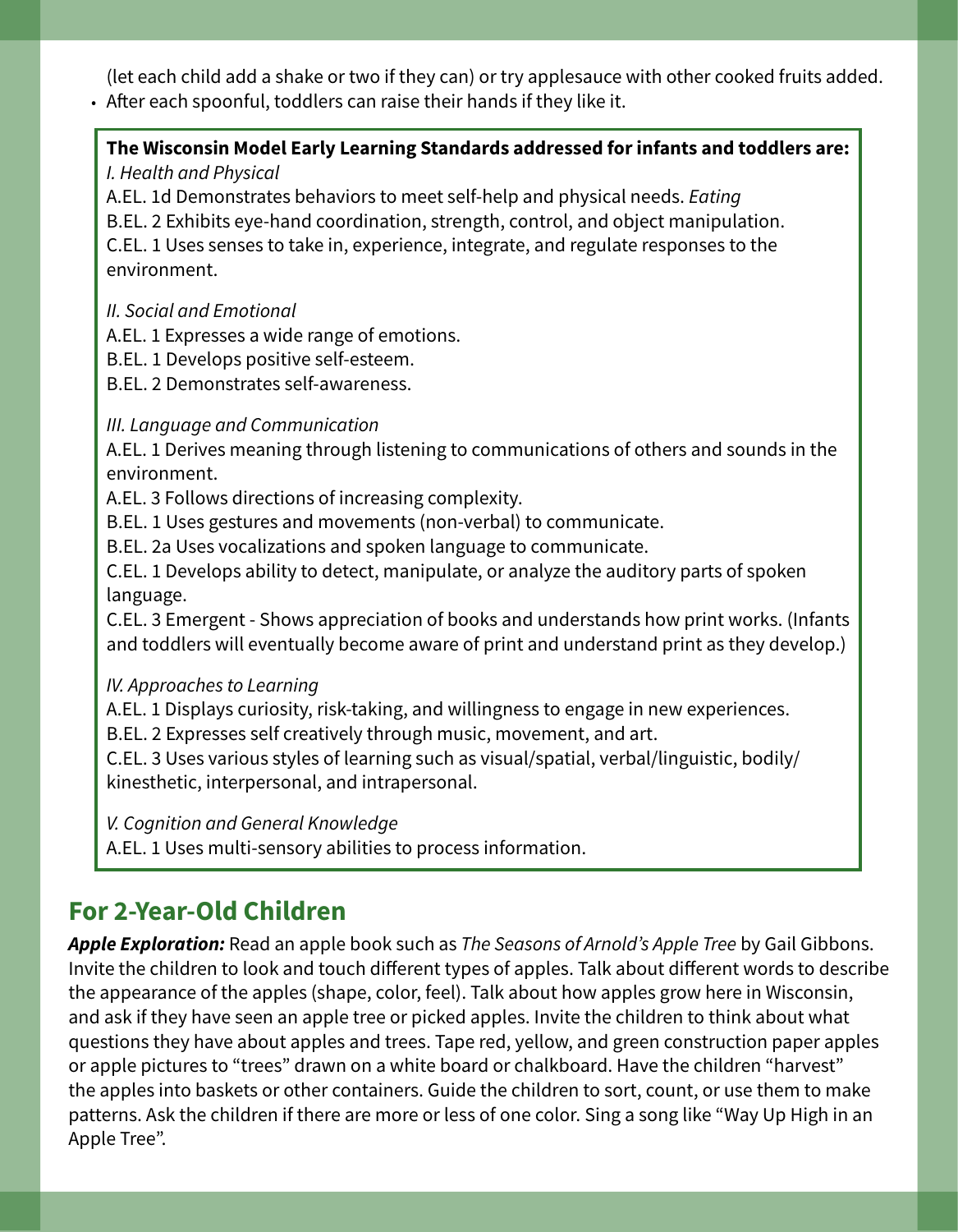**Taste Test** (this could be done as a choice activity for small groups of children):

- Ahead of time, shred or slice different varieties of apples but keep at least one whole to show while children are tasting.
- Have children take a scoop of the shredded apple to put into their bowl or hand out slices. Children can help sprinkle a little cinnamon on top with a shaker or provide a yogurt dip for variation.
- Talk about different words to describe the taste of the apples. Ask them to raise their hands if they like it. Remind the children that it's OK for different people to like different things.

#### **The Wisconsin Model Early Learning Standards addressed for 2-year-olds are:**

#### I. Health and Physical

A.EL. 1d Demonstrates behaviors to meet self-help and physical needs. Eating B.EL. 2 Exhibits eye-hand coordination, strength, control, and object manipulation. C.EL. 1 Uses senses to take in, experience, integrate, and regulate responses to the environment.

#### II. Social and Emotional

A.EL. 1 Expresses a wide range of emotions.

B.EL. 1 Develops positive self-esteem.

B.EL. 2 Demonstrates self-awareness.

#### III. Language and Communication

A.EL. 1 Derives meaning through listening to communications of others and sounds in the environment.

A.EL. 3 Follows directions of increasing complexity.

B.EL. 1 Uses gestures and movements (non-verbal) to communicate.

B.EL. 2a Uses vocalizations and spoken language to communicate.

C.EL. 1 Develops ability to detect, manipulate, or analyze the auditory parts of spoken language.

C.EL. 3 Emergent - Shows appreciation of books and understands how print works. (2-yearolds will eventually become aware of print and understand print as they develop.)

#### IV. Approaches to Learning

A.EL. 1 Displays curiosity, risk-taking, and willingness to engage in new experiences.

B.EL. 1 Engages in imaginative play and inventive thinking through interactions with people, materials, and the environment.

B.EL. 2 Expresses self creatively through music, movement, and art.

C.EL. 3 Uses various styles of learning such as visual/spatial, verbal/linguistic, bodily/ kinesthetic, interpersonal, and intrapersonal.

#### V. Cognition and General Knowledge

A.EL. 1 Uses multi-sensory abilities to process information.

B.EL. 1 Demonstrates understanding of numbers and counting.

B.EL. 2 Emergent - Understands number operations and relationships.

B.EL. 4 Uses the attributes of objects for comparison and patterning.

B.EL. 6 Collects, describes, and records information using all senses.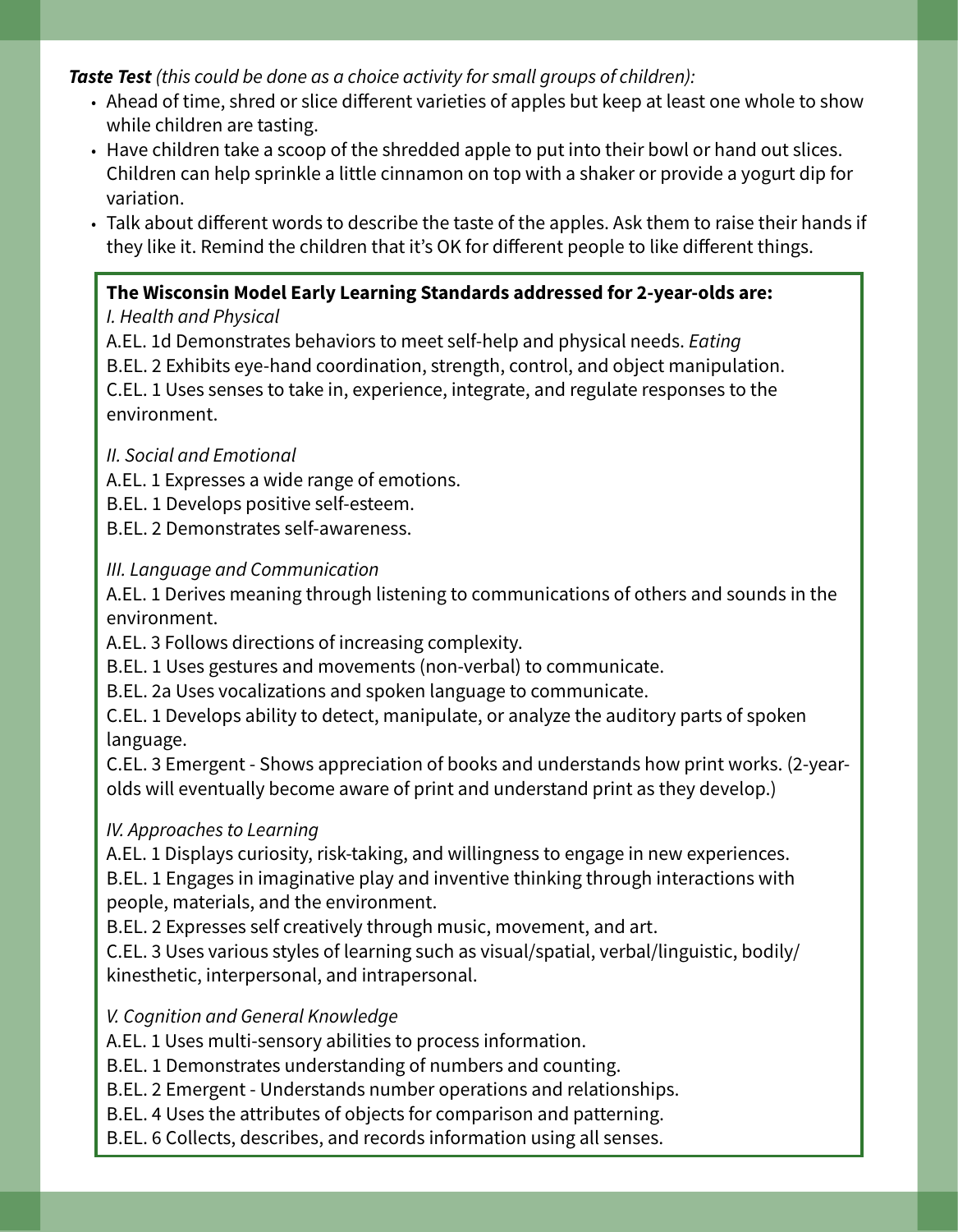## **For 3 to 5-Year-Olds and School Age**

**Apple Exploration:** Read an apple book such as Bring Me Some Apples and I'll Make You a Pie – A

Story About Edna Lewis by Robbin Gourley. Invite the children to develop a story using a collection of drawings or photos of apples, apple trees, farmers, applesauce, etc. Show the children different types of apples. Before telling them the variety name, have the children come up with their own name for the apple. To spark curiosity, cut an apple vertically and another one horizontally to show children the difference inside. Ask children to think about questions related to apples, how trees grow, what you can make with apples, and more! Sing a song about apples and/or draw pictures of apples and apple trees. Provide materials in the dramatic play area for a pretend apple market

stand (pretend apples, small baskets, farmer overalls and hats).

#### **Taste Test:**

• Children can wash their hands and then help to wash apples. With supervision, they can use wavy choppers/crinkle cutters to slice apples (slice one side flat for safety, then children can chop with both hands on top of the chopper), help shred apples, or use an apple peeler/ corer to prep apples for tasting.



*Mrs. Madson's Head Start Class at Riverview Elementary*

**us** 

• Before the tasting, get a chart ready for voting by putting a picture of the apple variety and/or the name at the top and places below for writing or tallying the number of votes.

- The children can help to give out one type of apple at a time for tasting. Have the children lift it up and observe the color, smell, and feel of the apple slice. Make predictions. Will it taste sweet or tart and why? Which apple will be the crunchiest? Then on the count of 3, everyone tastes it together.
- Talk about how the apple tasted and the texture using as many different words as possible. You can have the children vote on whether they liked it or wait until the end and vote for their favorite. Remind the children that it's OK for different people to like different things.
- The results can be made into a bar graph to show the different preferences. The bar can be made up of sticker votes or construction paper apples to help make a concrete connection to what the bars mean.

| <b>BOX OF DESCRIPTIVE WORDS</b> |               |              |
|---------------------------------|---------------|--------------|
| Sweet                           | <b>Sticky</b> | <b>Bland</b> |
| Sour                            | Spicy         | Nutritiou    |
| <b>Tart</b>                     | Yummy         | Juicy        |
| <b>Delicious</b>                | <b>Bitter</b> | Crunchy      |
| Squishy                         | <b>Sugary</b> | <b>Nutty</b> |
| Crispy                          | Flavorful     | Firm         |
|                                 |               |              |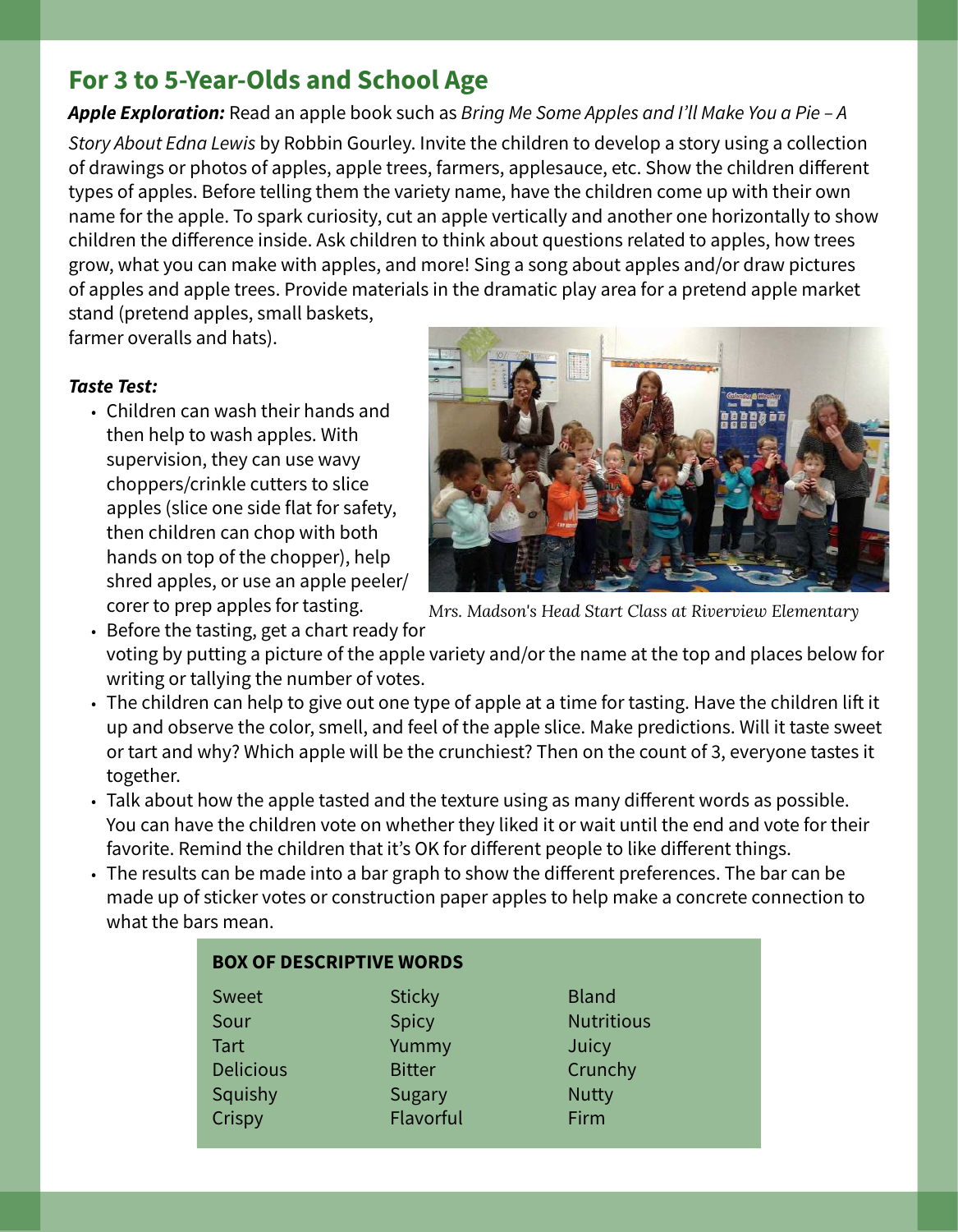# **The Wisconsin Model Early Learning Standards addressed for 3 to 5-year-olds are:**

I. Health and Physical

A.EL. 1d Demonstrates behaviors to meet self-help and physical needs. Eating

B.EL. 2 Exhibits eye-hand coordination, strength, control, and object manipulation. C.EL. 1 Uses senses to take in, experience, integrate, and regulate responses to the

#### II. Social and Emotional

environment.

A.EL. 1 Expresses a wide range of emotions.

B.EL. 1 Develops positive self-esteem.

B.EL. 2 Demonstrates self-awareness.

#### III. Language and Communication

A.EL. 1 Derives meaning through listening to communications of others and sounds in the environment.

A.EL. 3 Follows directions of increasing complexity.

B.EL. 1 Uses gestures and movements (non-verbal) to communicate.

B.EL. 2a Uses vocalizations and spoken language to communicate.

C.EL. 1 Develops ability to detect, manipulate, or analyze the auditory parts of spoken language.

C.EL. 2 Emergent - Understands concept that the alphabet represents the sounds of spoken language and the letters of written language.

C.EL. 3 Emergent - Shows appreciation of books and understands how print works.

#### IV. Approaches to Learning

A.EL. 1 Displays curiosity, risk-taking, and willingness to engage in new experiences. B.EL. 1 Engages in imaginative play and inventive thinking through interactions with people, materials, and the environment.

B.EL. 2 Expresses self creatively through music, movement, and art.

C.EL. 3 Uses various styles of learning such as visual/spatial, verbal/linguistic, bodily/ kinesthetic, interpersonal, and intrapersonal.

V. Cognition and General Knowledge - Emergent

A.EL. 1 Uses multi-sensory abilities to process information.

B.EL. 1 Demonstrates understanding of numbers and counting.

B.EL. 2 Understands number operations and relationships.

B.EL. 4 Uses the attributes of objects for comparison and patterning.

B.EL. 6 Collects, describes, and records information using all senses.

C.EL. 1 Uses observation to gather information.

C.EL. 3 Hypothesizes and makes predictions.

C.EL. 4 Forms explanations based on trial and error, observations, and explorations.